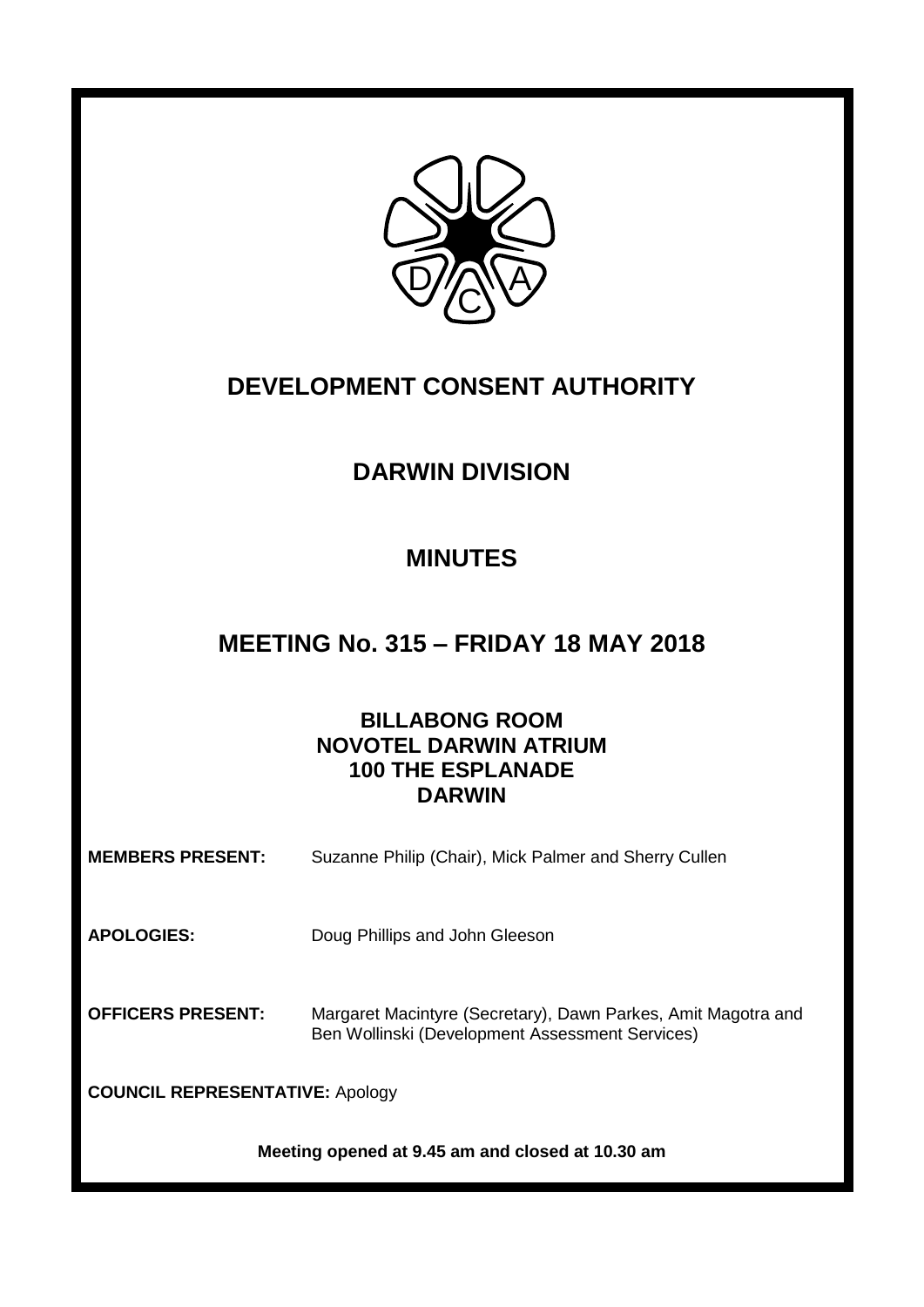**THE MINUTES RECORD OF THE EVIDENTIARY STAGE AND THE DELIBERATIVE STAGE ARE RECORDED SEPARATELY. THESE MINUTES RECORD THE DELIBERATIVE STAGE. THE TWO STAGES ARE GENERALLY HELD AT DIFFERENT TIMES DURING THE MEETING AND INVITEES ARE PRESENT FOR THE EVIDENTIARY STAGE ONLY.**

#### **ITEM 1 ALTERATIONS AND ADDITIONS TO AN EXISTING RESEARCH FACILITY PA2018/0140 (BERRIMAH FARM) SECTION 7347 MAKAGON ROAD, HUNDRED OF BAGOT APPLICANT ASHFORD GROUP PTY LTD**

DAS tabled comments from Land Development Unit (DIPL) and a revised stormwater layout plan from the applicant.

Mr Randal Ashford and Ms Irma Lamaya (Ashford Group Pty Ltd), Ms Karen Timms (DPIR) and Mr Col Hosking (DIPL) attended.

Submitter Mr Regan Anderson (General Manager, Halikos Developments) attended.

**RESOLVED** That, pursuant to section 53(b) of the *Planning Act*, the Development Consent **77/18** Authority alter the proposed development and consent to the proposed development as altered to develop Section 7347 Makagon Road, Hundred of Bagot for the purpose of alterations and additions to an existing research facility (Berrimah Farm), subject to the following conditions:

#### **CONDITION PRECEDENT**

- 1. Prior to the endorsement of plans and prior to the commencement of works (including site preparation), amended plans to the satisfaction of the consent authority must be submitted to and approved by the consent authority. When approved, the plans will be endorsed and will then form part of the permit. The plans must be drawn to scale, and must be generally in accordance with the plans submitted with the application but modified to show:
- (a) active frontages provided along the Curteis Road. This can include treatments such as building entrances, clear glass windows, open space, pedestrian access, alfresco dining and landscaping.
- 2. Prior to the endorsement of plans and prior to the commencement of works (including site preparation), the developer is to provide written advice from the Power Services division of the Power and Water Corporation confirming that the development on or adjacent to their easements meets the requirement of PWC, to the satisfaction of the consent authority.
- 3. Prior to the endorsement of plans and prior to the commencement of works (including site preparation), a schematic plan demonstrating the on-site collection of stormwater and its discharge into the stormwater drainage system shall be submitted to and approved by the City of Darwin and / or Land Development Unit of Department of Infrastructure Planning and Logistics, to the satisfaction of the consent authority. The plan shall include details of site levels and stormwater drain connection point/s. The plan shall also indicate how stormwater will be collected on the site and connected underground to system.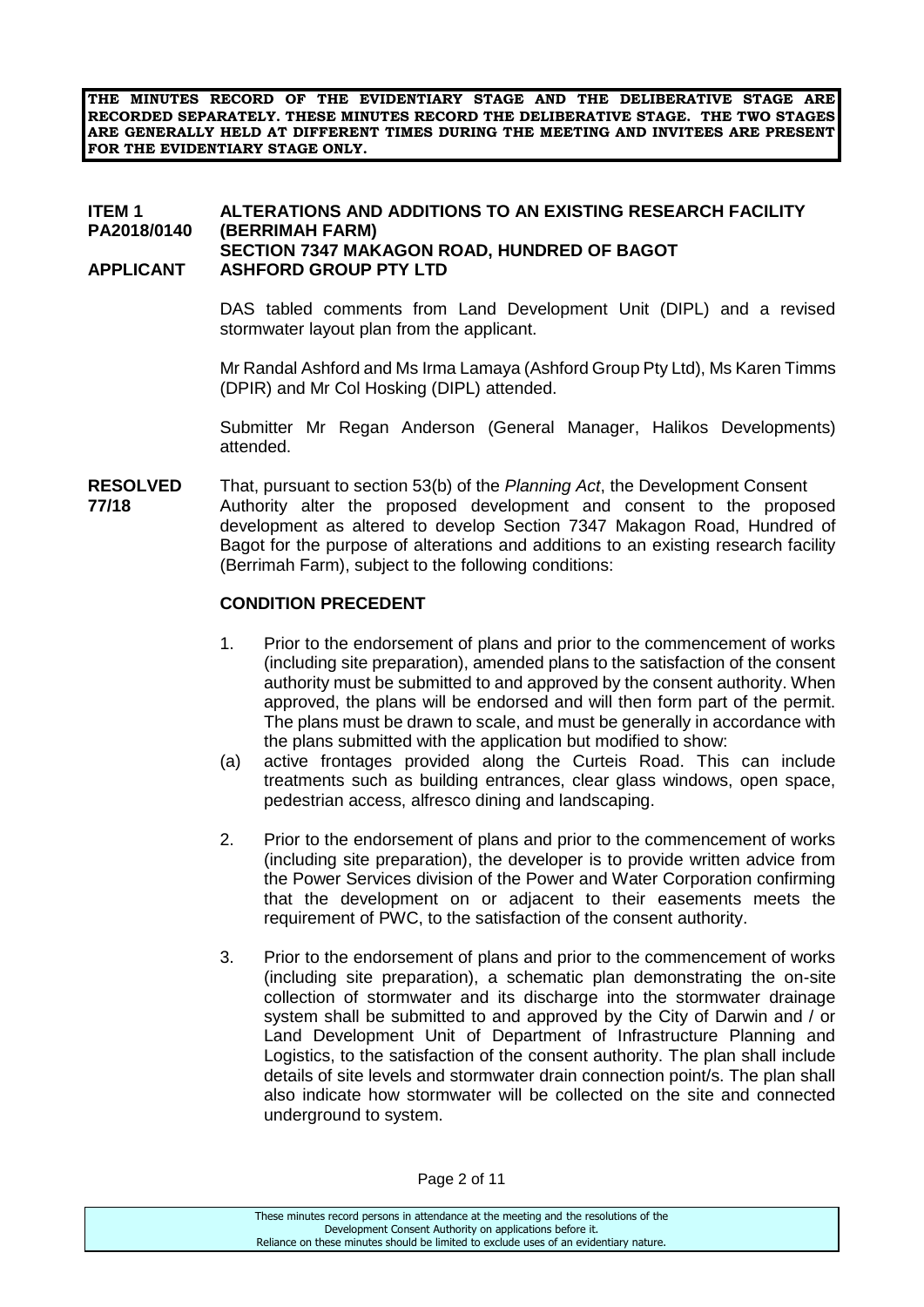- 4. Prior to the endorsement of plans and prior to the commencement of works (including site preparation), the applicant is to prepare an Environmental Construction Management Plan (ECMP) to the requirements of the City of Darwin to the satisfaction of the consent authority. The ECMP is to address how construction will be managed on the site, and is to include details of waste management, traffic control and haulage routes, stormwater drainage.
- 5. Prior to the commencement of construction works, detailed design documentation (engineering design, design report and specification) shall be submitted to the satisfaction of and provided with Permission to Use by the Land Development Unit. The Documentation shall include: a drainage masterplan for Lot 7347 including the development works; calculations for major and minor storm events within Lot 7347 and the development; major storm event flow paths within and discharging from Lot 7347; identify all stormwater discharge points; and include all documentation as required to demonstrate compliance with relevant development guidelines.

### **GENERAL CONDITIONS**

- 6. The works carried out under this permit shall be in accordance with the drawings endorsed as forming part of this permit.
- 7. Any developments on or adjacent to any easements on site shall be carried out to the requirements of the relevant service authority, to the satisfaction of the consent authority.
- 8. The owner of the land must enter into agreements with the relevant authorities for the provision of water supply, drainage, sewerage and electricity facilities to the development shown on the endorsed plan in accordance with the authorities' requirements and relevant legislation at the time, to the satisfaction of the consent authority.
- 9. All access arrangements to the proposed development shall be via the internal local road network to the standards and requirements of the City of Darwin, to the satisfaction of the consent authority.
- 10. All air conditioning condensers (including any condenser units required to be added or replaced in the future) are to be appropriately screened from public view, located so as to minimise thermal and acoustic impacts on neighbouring properties and condensate disposed of to ground level in a controlled manner to the satisfaction of the consent authority. No plant, equipment, services or architectural features other than those shown on the endorsed plans are permitted above the roof level of the building(s).
- 11. Before the use or occupation of the development starts, the area(s) set-aside for the parking of vehicles and access lanes as shown on the endorsed plans must be:
- (a) constructed;
- (b) properly formed to such levels that they can be used in accordance with the plans;
- (c) surfaced with an all-weather-sealed coat;
- (d) drained;
- (e) line marked to indicate each car space and all access lanes;
- (f) clearly marked to show the direction of traffic along access lanes and driveways

Page 3 of 11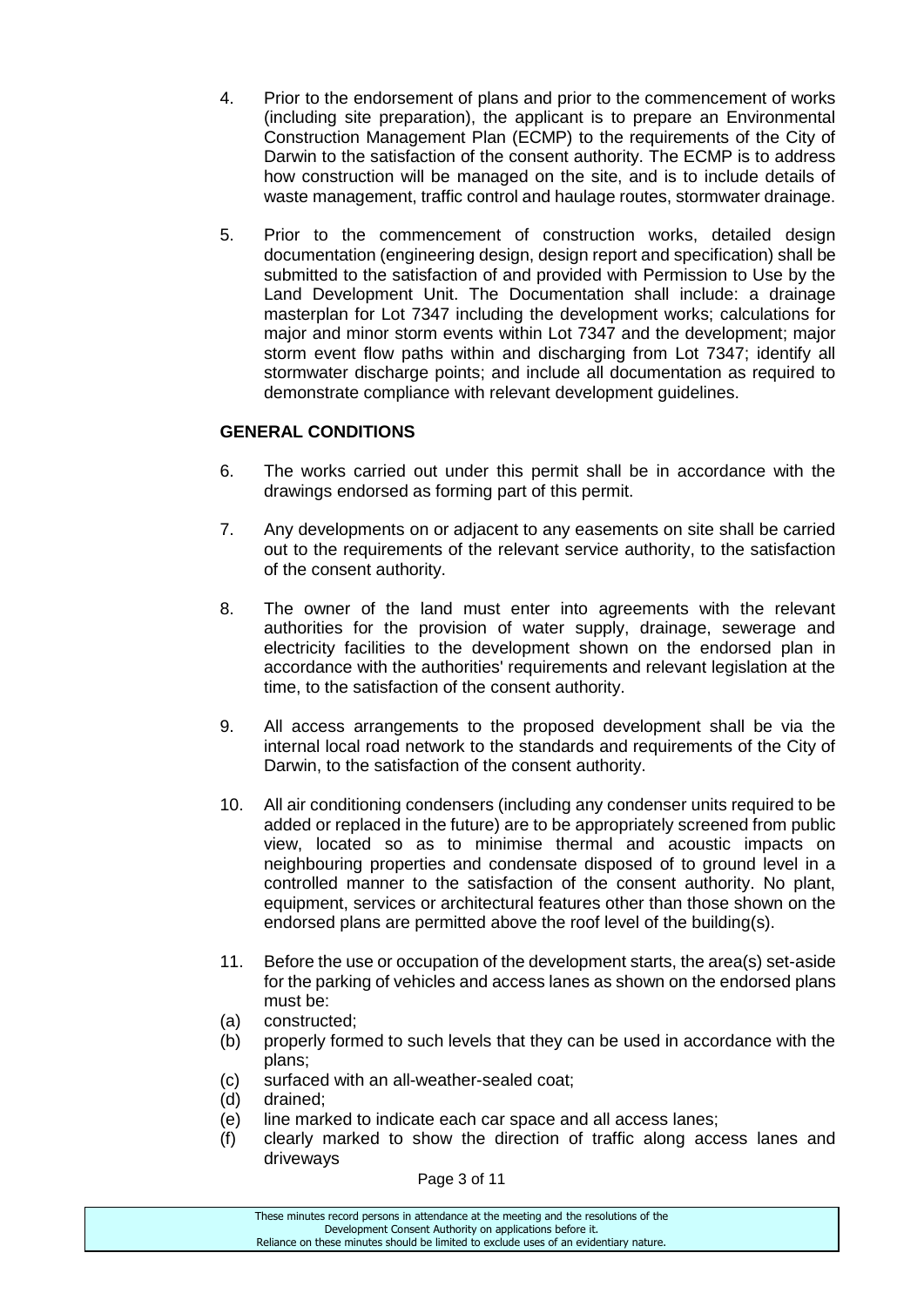to the satisfaction of the consent authority.

Car spaces, access lanes and driveways must be kept available for these purposes at all times.

- 12. The car parking shown on the endorsed plan(s) must be available at all times for the exclusive use of the occupants of the development and their visitors.
- 13. No fence, hedge, tree or other obstruction exceeding a height of 0.6m is to be planted or erected so that it would obscure sight lines at the junction of the driveway and the public street.
- 14. Before the use/occupation of the development starts, the landscaping works shown on the endorsed plans must be carried out and completed to the satisfaction of the consent authority.
- 15. The landscaping is to be maintained to the satisfaction of the consent authority, including that any dead, diseased or damaged plants are to be replaced.
- 16. All pipes, fixtures, fittings and vents servicing any building on the site must be concealed in service ducts or otherwise hidden from view to the satisfaction of the consent authority.
- 17. Stormwater is to be collected and discharged into the drainage network to the technical standards of and at no cost to the City of Darwin and / or Land Development Unit of Department of Infrastructure Planning and Logistics, to the satisfaction of the consent authority.
- 18. All works are to be constructed in accordance with the design documentation provided with 'Permission to Use' by the Land Development Unit, excepting as varied with the approval of the Land Development Unit. All construction works to stormwater drainage are to comply with the relevant development guidelines, be certified by suitably qualified persons to the satisfaction of the Land Development Unit.
- 19. Dust control measures must be employed throughout the construction stage of the development to the requirements of the NT EPA, to the satisfaction of the consent authority.
- 20. Soil erosion control measures must be employed throughout the construction stage of the development to the satisfaction of the consent authority.

## **NOTES:**

- 1. The Power and Water Corporation advises that the Water and Sewer Services Development Section [\(landdevelopmentnorth@powerwater.com.au\)](mailto:landdevelopmentnorth@powerwater.com.au) and Power Network Engineering Section [\(powerconnections@powerwater.com.au\)](mailto:powerconnections@powerwater.com.au) should be contacted via email a minimum of 1 month prior to construction works commencing in order to determine the Corporation's servicing requirements, and the need for upgrading of on-site and/or surrounding infrastructure.
- Page 4 of 11 2. The Northern Territory Environment Protection Authority advises that construction work should be conducted in accordance with the Agency's Noise Guidelines for Development Sites. The guidelines specify that on-site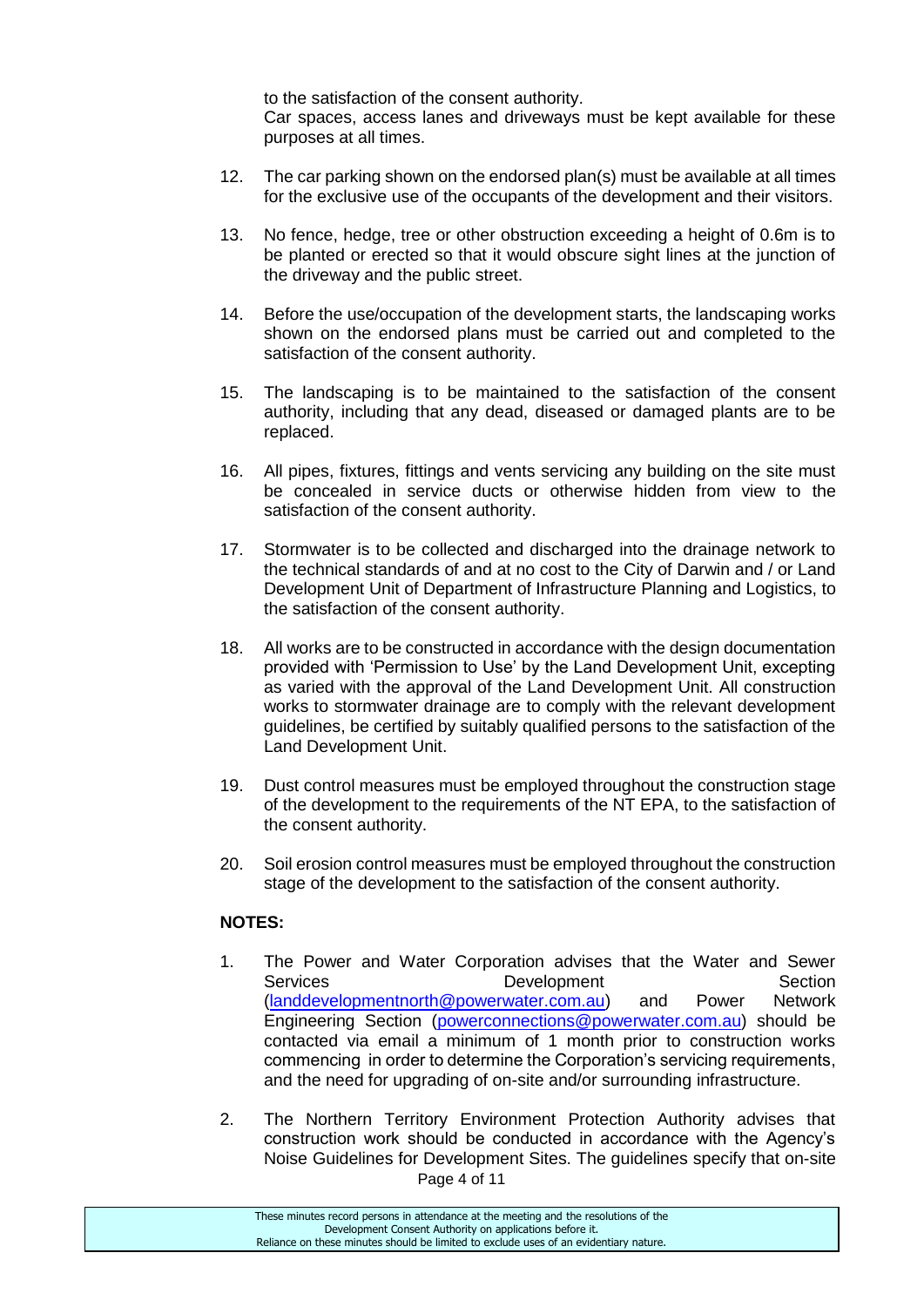construction activities are restricted to between 7am and 7pm Monday to Saturday and 9am to 6pm Sunday and Public Holidays. For construction activities outside these hours refer to the guidelines for further information.

- 3. Any proposed works which fall within the scope of the Construction Industry Long Service Leave and Benefits Act must be notified to NT Build by lodgement of the required Project Notification Form. Payment of any levy must be made prior to the commencement of any construction activity. NT Build should be contacted via email (info@ntbuild.com.au) or by phone on 08 89364070 to determine if the proposed works are subject to the Act.
- 4. Notwithstanding the approved plans, all signage is subject to the City of Darwin approval, at no cost to Council.
- 5. The Northern Territory Environment Protection Authority has advised that the proponent shall adhere to their general environmental duty under section 12 of the *Waste Management and Pollution Control Act (WMPC Act)*. The proponent should carefully consider how compliance will be achieved with Section 12 of the WMPC Act in relation to the proposed development and its likely environment impacts.
- 6. Any soil contamination identified during proposed construction works should be appropriately mitigated in consultation with the NTEPA.
- 7. The site is subject to the 'Defence Areas Control Regulations (DACR)'. All structures, including temporary structures, higher than 15m above ground level, including, but not limited to, additional buildings, light poles, cranes used during construction, vegetation etc., require approval from the Department of Defence.
- 8. Building materials must be selected so as to not create reflective glare for aircraft operations to the satisfaction of the consent authority.
- 9. External lights must be designed, baffled and located so as to prevent any adverse effect on adjoining land, roads, and on the operation of the RAAF Base Darwin and Darwin International Airport, to the satisfaction of the consent authority.

### **REASONS FOR THE DECISION**

1. Pursuant to section 51(a) of the *Planning Act*, the consent authority must take into consideration the planning scheme that applies to the land to which the application relates.

The Northern Territory Planning Scheme (Scheme) applies, and the land is in Zone FD (Future Development) which identifies an area that is intended for future rezoning and development in accordance with an Area Plan (where applicable).

The application proposes a new field laboratory facility comprising of offices, research laboratory and amenities. While an office use is defined as discretionary in Zone FD, 'laboratory' is a use not defined by the Scheme, with Clause 2.2 providing that a use or development that is not shown on the relevant zoning table is discretionary and requires consent.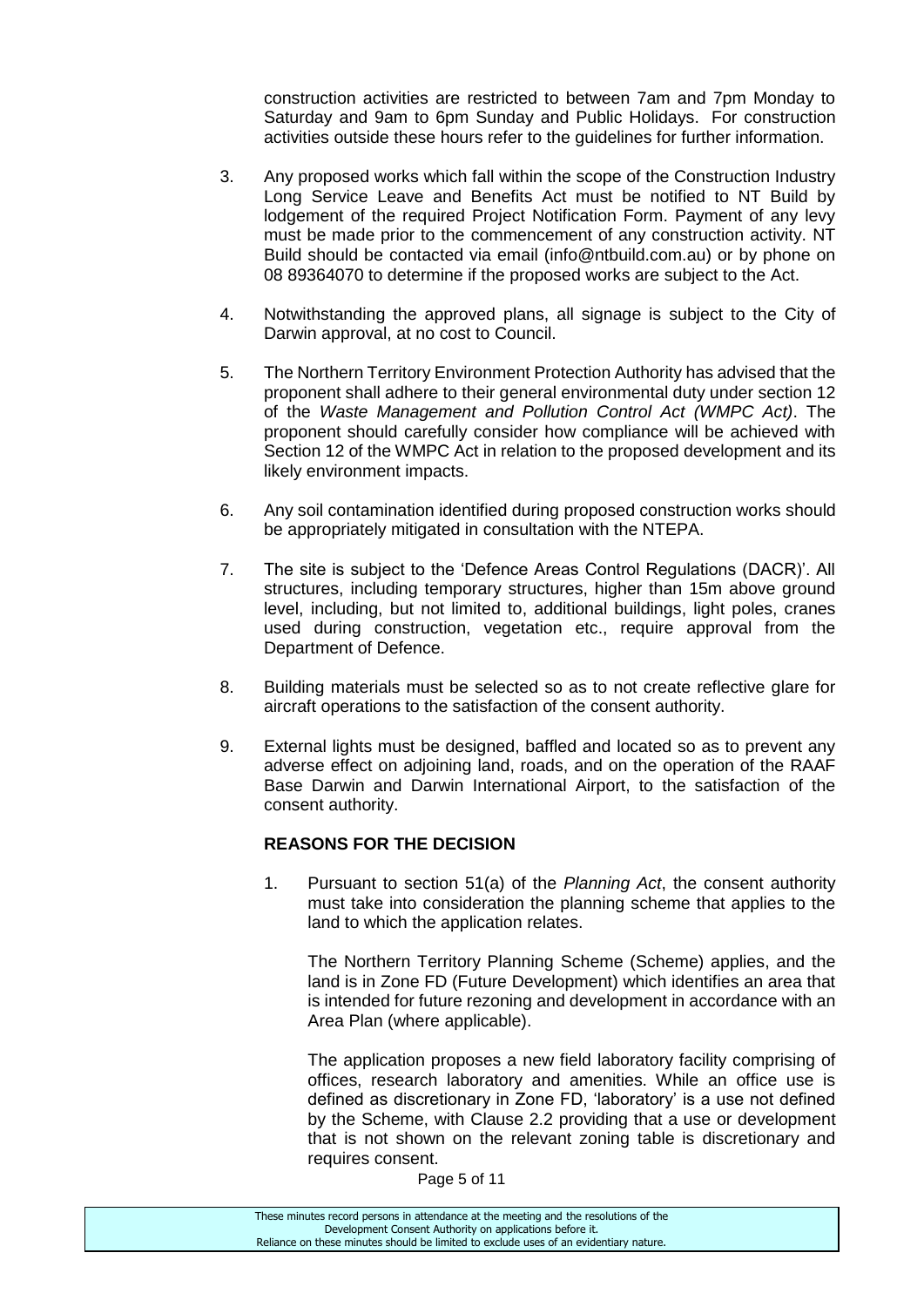Based upon the description provided in the proposal, the development has been assessed against the relevant provisions of the Scheme related to 'Office' use in Zone FD. A technical assessment the Scheme highlights that the proposed development complies with Part 4 requirements of the Scheme.

*The interpretation of this Planning Scheme and the determinations of a consent authority must have regard to the policies and planning concepts expressed in those documents appearing in Part 8 or Schedule 2 and ensure that a use or development is consistent with them.* 

The land is zoned FD of the Scheme which identifies an area that is intended for future rezoning and development in accordance with an Area Plan. Part 8 of the Scheme includes Clause 14.1.4 Berrimah Farm Planning Principles which provides an Area Plan and planning principles for future development within Berrimah Farm locality.

The Area Plan noted the subject land as part of various community uses within the Berrimah Farm. The use of the land is further defined as 'collection of government, private research, commercial based organisations and supporting uses'. The subject site is currently occupied by Department of Primary Industries and Resources (DPIR), which interact with teaching institutions and science and research organisations for soil testing, horticulture and other agronomy research works. As the application proposes development of a new field laboratory facility within the existing facility, it is considered that the development aligns with the use of the land defined in the Area Plan.

Clause 14.1.4(i) subclause (ii) of the Berrimah Farm Planning Principles requires active frontage to the surrounding road network or allows compatible ancillary uses to provide an active frontage to the surrounding road network.

Curteis Road (providing access to the site via an access easement) to the south and Garner Road to the north are the two roads surrounding the subject site. While Garner Road is part of the internal road of the Berrimah Farm residential subdivision, Curteis Road is considered 'primary frontage' to the subject site as it provides access to the subject site. Given Curteis Road will be upgraded to collector road as part of future stages of the Berrimah Farm residential estate development, a condition precedent is included on the development permit requiring submission of an amended plan to ensure that the development provides an active frontage to the Curteis Road.

2. Pursuant to section 51(e) of the *Planning Act*, the consent authority must take into account any submissions made under section 49, in relation to the development application.

One public submission was received from the 'Halikos Developments' who is currently undertaking the residential development surrounding the subject site. Additional comments were also received from the submitter in response to the additional material submitted by the applicant during course of the assessment.

Page 6 of 11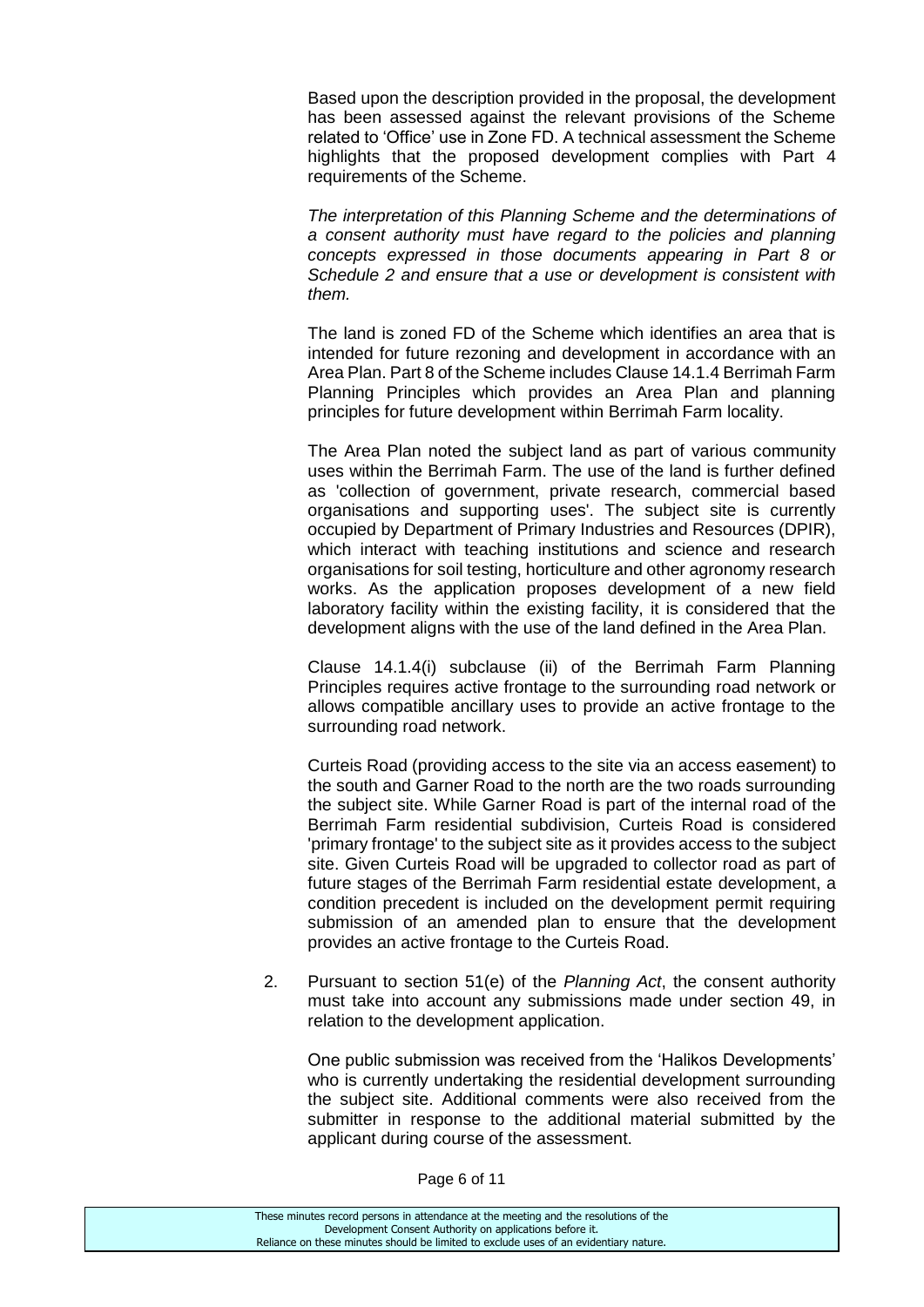The submission was largely concerned with the interaction of the development with the future Berrimah Farm residential subdivision. Mr Regan Anderson from the Halikos Development at the meeting submitted that the two major roads, Curteis Road and Garner Road, surrounding the Lot 7347 should be integrated into the fabric of the urban residential subdivision by activating the street frontages. The Authority noted that the existing built form along the Garner Road is not altered as the proposed building is located away from the Road. The inclusion of a condition precedent on the development permit requiring the submission of amended plans to show active street frontage to the Curteis Road address the submitter's concerns.

Mr Regan Anderson also raised concern that the traffic generated through the proposed developments on Section 7347 will impact the internal roads of the Berrimah Farm Residential subdivision and a Traffic Impact Assessment should be prepared to control such adverse impacts. The Authority noted that the existing use of the site is not intensified as the new building will replace the existing demountable offices and therefore considered that a permit condition requiring submission of a Traffic Impact Assessment is not justified. Submitter's concern related to the parking requirements and undefined use in the NT Planning Scheme has been discussed in point (1) above. Other concerns raised by the submitter related to stormwater management and soil contamination are addressed via standard conditions and notations on the permit.

3. Pursuant to Section 51(j) of the *Planning Act*, the consent authority must take into consideration the capability of the land to which the proposed development relates, and the effect of the development on the land and on other land, the physical characteristics of which may be affected by the development.

A number of conditions are included on the development permit to ensure that the proposed development does not negatively impact on surrounding land. These include the requirement for a stormwater management plan and an environment and construction management plan. Draft comments received from the NTEPA raises concerns regarding land contamination. Standard notes are included on the permit to address the issue of soil contamination.

4. Pursuant to Section 51(m) of the *Planning Act*, the consent authority must take into account the public utilities or infrastructure provided in the area in which the land is situated, the requirement for public facilities and services to be connected to the land and the requirement, if any, for those facilities, infrastructure or land to be provided by the developer for that purpose.

Comments were received from a number of service authorities and highlighted a number of development specific requirements that have been addressed through appropriate conditions and/or notations on the development permit.

5. Pursuant to section 51(n) of the *Planning Act*, the consent authority must take into account the potential impact on the existing and future amenity of the area in which the land is situated.

Page 7 of 11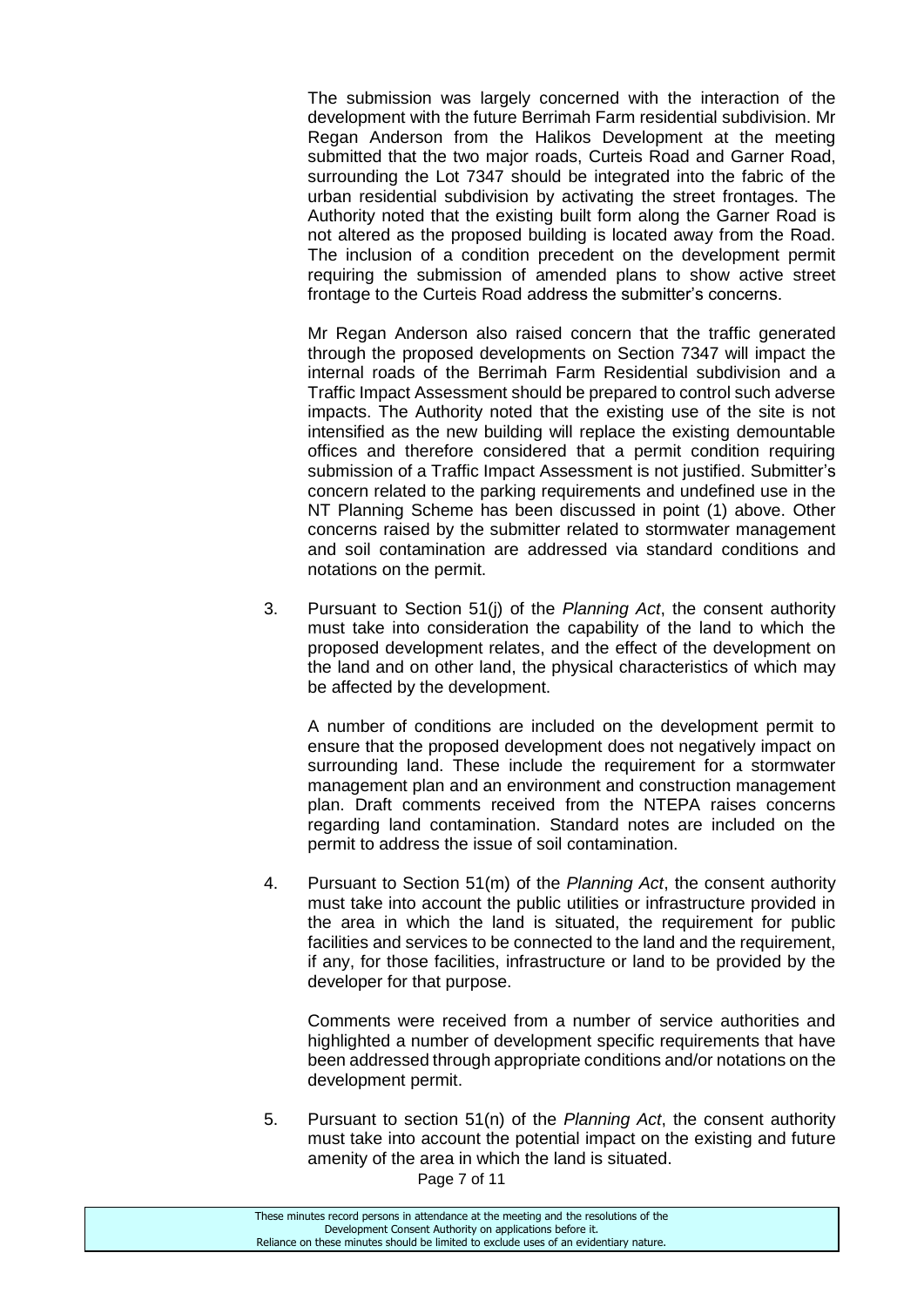The existing vehicle access to the site via access easement (Curteis Road) located south of the subject is considered 'primary frontage' to the site. As Curteis Road at some stage will be upgraded to collector road, as part of future stages of the Berrimah Farm residential estate development, further details are requested as conditions to the permit to ensure that the development provides interest at street level (Curteis Road) and development along this road enhances the visual appearance of the urban residential neighbourhood.

**ACTION:** Notice of Determination

#### **ITEM 2 40M HIGH TELECOMMUNICATIONS FACILITY WITH ASSOCIATED PA2018/0144 ANTENNAS AND EQUIPMENT SHELTER SECTION 6196 (171) HIDDEN VALLEY ROAD, HUNDRED OF BAGOT APPLICANT CPS GLOBAL**

The applicant sent their apologies.

**RESOLVED** That, pursuant to section 53(a) of the *Planning Act*, the Development Consent **78/18** Authority consent to the application to develop Section 6196 (171) Hidden Valley Road, Hundred of Bagot for the purpose of a 40m high telecommunications facility with associated antennas and equipment shelter, subject to the following conditions:

#### **GENERAL CONDITIONS**

- 1. The works carried out under this permit shall be in accordance with the drawings 2018/0144/01 through to 2018/0144/03 endorsed as forming part of this permit.
- 2. The owner of the land must enter into agreements with the relevant authorities for the provision of electricity facilities to the development shown on the endorsed plan in accordance with the authority's requirements and relevant legislation at the time.
- 3. Appropriate soil erosion, sediment and dust control measures must be effectively implemented throughout the construction stage of the development and all disturbed soil surfaces must be suitably stabilised against erosion at completion of works, to the satisfaction of the Consent Authority.

### **NOTES:**

- 1. The site is subject to the 'Defence Areas Control Regulations (DACR)'. All structures, including temporary structures, higher than 15m above ground level, including, but not limited to, additional buildings, light poles, cranes used during construction, vegetation etc., require approval from the Department of Defence.
- 2. Darwin International Airport advises that separate requests for assessment and approval must be submitted to Darwin International Airport and the Department of Defence for any cranes used during construction that will infringe on either the Obstacle Limitation Surfaces (OLS) or Procedures for

Page 8 of 11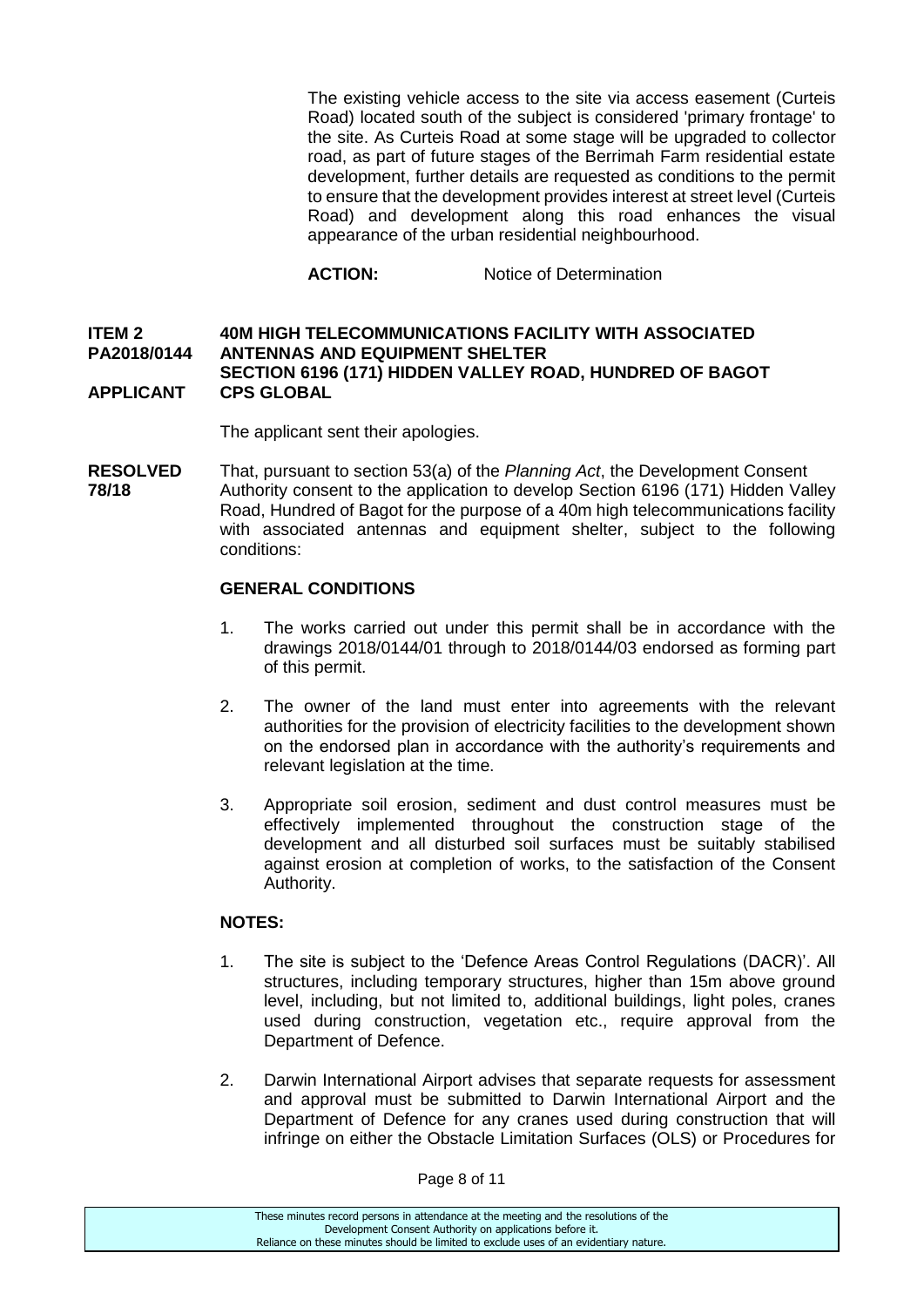Air Navigation Services – Operations (PANS-OPS) surfaces for Darwin Airport.

- 3. The Power and Water Corporation advises that the Power Network Engineering Section [\(powerconnections@powerwater.com.au\)](mailto:powerconnections@powerwater.com.au) should be contacted via email a minimum of 1 month prior to construction works commencing in order to determine the Corporation's servicing requirements, and the need for upgrading of on-site and/or surrounding infrastructure.
- 4. The Northern Territory Environment Protection Authority advises that construction work should be conducted in accordance with the Authority's Noise Guidelines for Development Sites in the Northern Territory. The guidelines specify that on-site construction activities are restricted to between 7am and 7pm Monday to Saturday and 9am to 6pm Sunday and Public Holidays. For construction activities outside these hours refer to the guidelines for further information.
- 5. Professional advice regarding implementation of soil erosion control and dust control measures to be employed throughout the construction phase of the development are available from the Department of Environment and Natural Resources. Information can be obtained from the IECA Best Practice Erosion and Sediment Control Guidelines 2008 available at [www.austieca.com.au](http://www.austieca.com.au/) and the NTG website [https://nt.gov.au/environment/soil-land-vegetation.](https://nt.gov.au/environment/soil-land-vegetation)

### **REASONS FOR THE DECISION**

1. Pursuant to section 51(a) of the *Planning Act,* the consent authority must take into consideration the planning scheme that applies to the land to which the application relates.

The development proposed is consistent with the purpose of Zone FD (Future Development) of the Northern Territory Planning Scheme. A telecommunication facility is considered to be compatible with the zone, streetscape and surrounding development. The development proposal will not limit the uses or development within the zone and will not prejudice future development.

The development of the site is consistent with the intended zoning as identified in the Darwin Regional Land Use Plan (DRLUP). The proposal is not considered to impact on the ability of the site or locality to provide for future development.

The application is supported in this instance as:

- The proposal was assessed against the Northern Territory Planning Scheme and was found compliant.
- The site will not limit uses and development within the zone to a level that will prejudice the future development.
- The proposal accords with the DRLUP, being designated in an industry area outside of existing and planned urban and peri-urban areas.
- The development proposal will not limit the uses or development within the zone and will not prejudice future development.
- It is anticipated that the addition of a telecommunication facility will not have any detrimental effects on amenity, as existing telecommunication facilities exist within the locality.

Page 9 of 11

These minutes record persons in attendance at the meeting and the resolutions of the Development Consent Authority on applications before it. Reliance on these minutes should be limited to exclude uses of an evidentiary nature.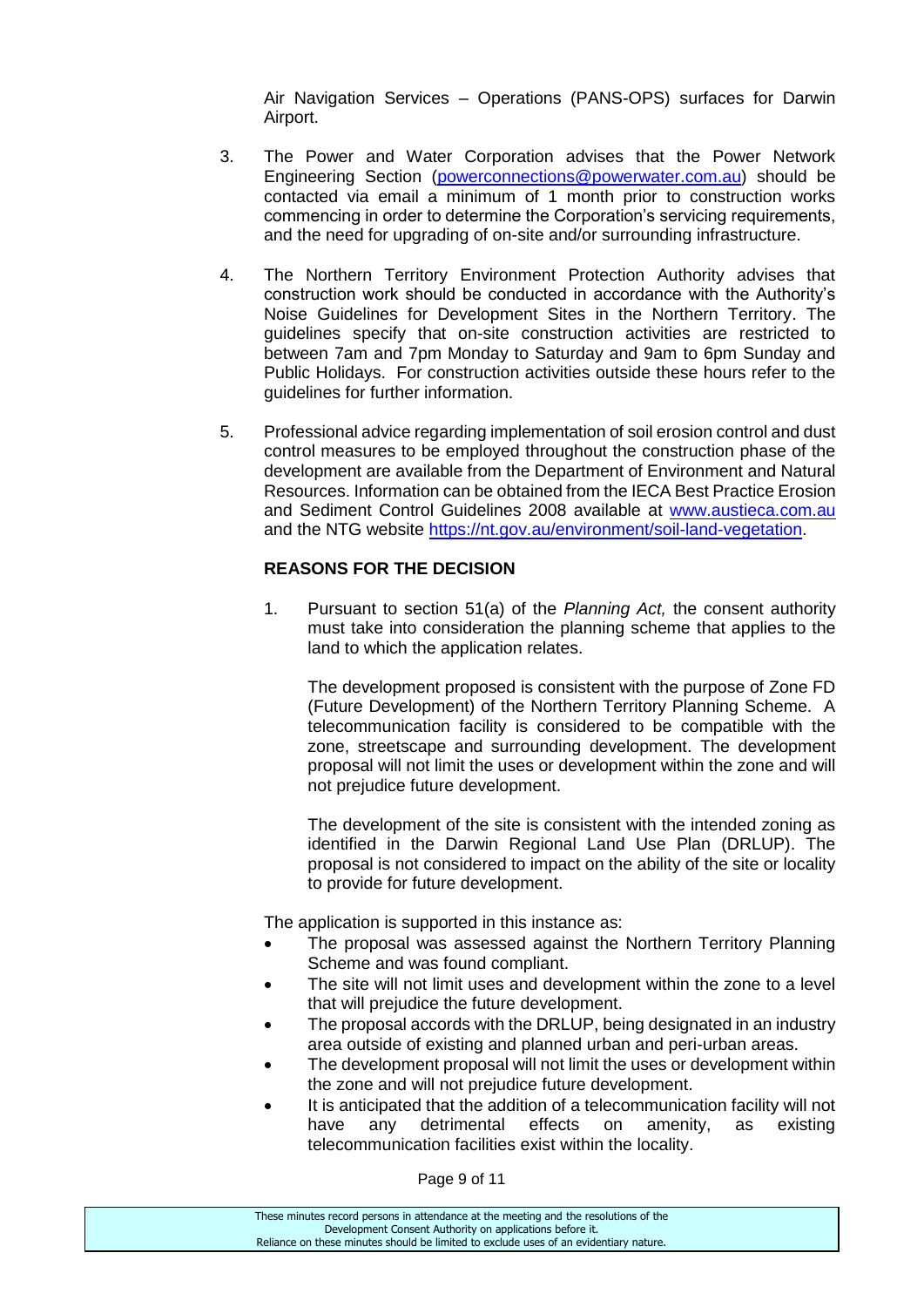- An improvement of telecommunications in the vicinity, surrounding suburbs, motor sport complex and along Tiger Brennan Drive is expected with the proposed telecommunication facility.
- 2. Pursuant to section 51(e) of the *Planning Act*, the consent authority must take into consideration any submissions made under section 49, and any evidence or information received under section 50, in relation to the development application.

One public submission was received and raised concerns over the selection of the location as it will:

- Limit coverage to the crowd area within the motor sport complex and will have no pathway for coverage improvements.
- Restrict capacity improvements.
- Will not be suitable for 5G equipment being position too far away from the crowd areas in the motor sport complex.

The applicant provided a response which stating, each carrier operate their wireless networks independently and are driven by their individual circumstances.

All three carriers agree that a new facility is required to meet their needs within the proposed area.

It is considered that there is a difference in priorities in trying to provide the best coverage to the motor sports complex, suburbs to the north, and coverage along Tiger Brennan Drive between Telstra and Optus/Vodafone.

Two of the three carriers find this proposed site suitable with the third being not the most desired to give the users of the motor sports complex the best experience. Optus and Vodafone remain open for Telstra to operate and co-locate from the proposed facility, should they choose to.

It is noted that Telstra do not object to the development application.

3. Pursuant to section 51(j) of the *Planning Act*, the consent authority must take into consideration the capability of the land to which the proposed development relates to support the proposed development and the effect of the development on the land and on other land, the physical characteristics of which may be affected by the development.

The proposed development does not require the preparation of any environmental reports or impact statements under the *Environmental Assessment Act*.

The development proposal will not limit the uses or development within the zone and will not prejudice future development. Furthermore, the service authorities did not raise any concerns with land capability.

4. Pursuant to section 51(n) of the *Planning Act*, the consent authority must take into consideration the potential impact on the existing and future amenity of the area in which the land is situated.

Page 10 of 11

| These minutes record persons in attendance at the meeting and the resolutions of the  |
|---------------------------------------------------------------------------------------|
| Development Consent Authority on applications before it.                              |
| Reliance on these minutes should be limited to exclude uses of an evidentiary nature. |